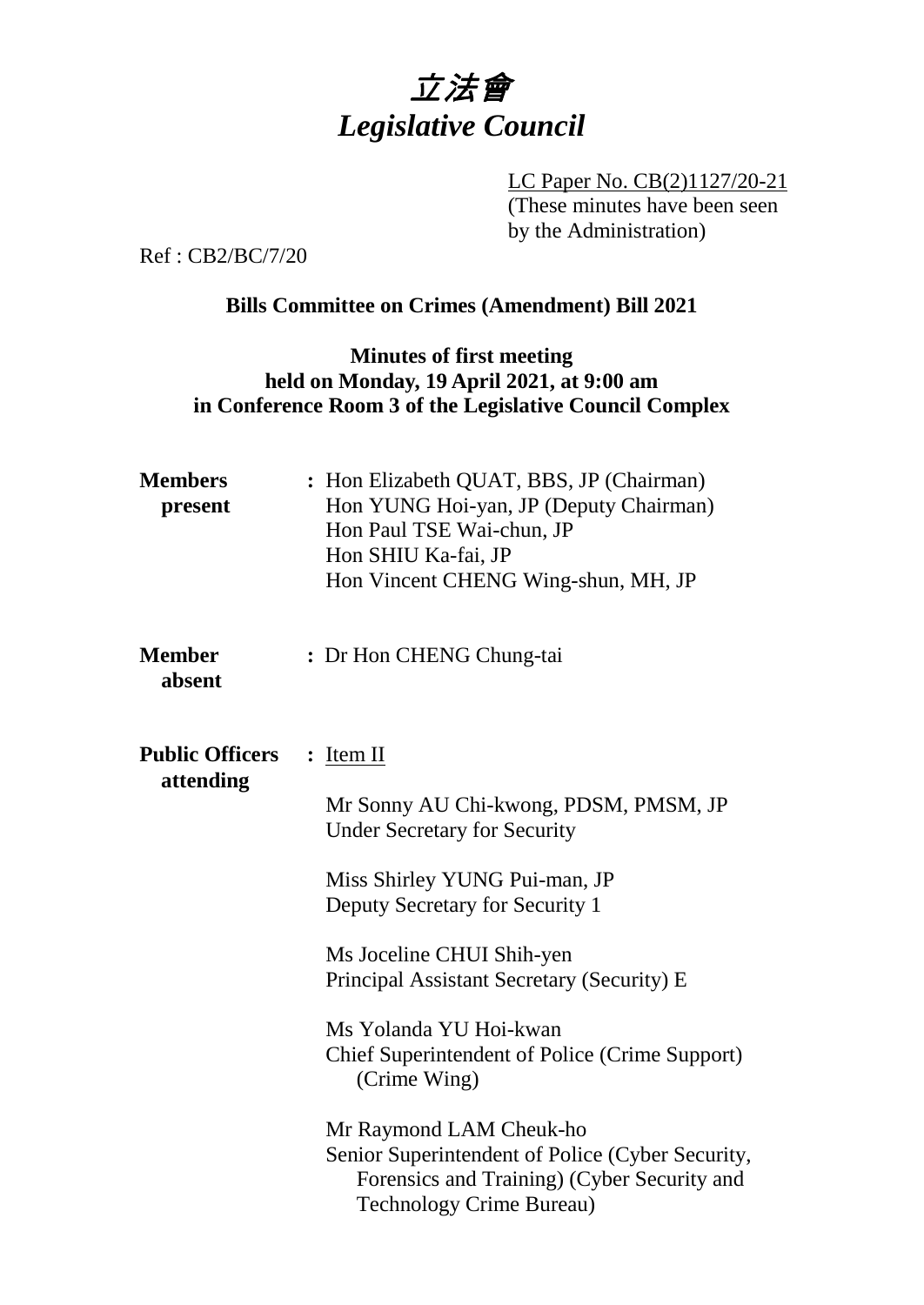|                               | Mr Jonathan LUK King-hang<br><b>Senior Government Counsel</b><br><b>Law Drafting Division</b><br>Department of Justice |
|-------------------------------|------------------------------------------------------------------------------------------------------------------------|
| <b>Clerk</b> in<br>attendance | : Miss Betty MA<br>Chief Council Secretary (2) 1                                                                       |
| <b>Staff</b> in<br>attendance | : Miss Joyce CHAN<br><b>Assistant Legal Adviser 1</b>                                                                  |
|                               | Ms Gloria TSANG<br>Senior Council Secretary (2) 7                                                                      |
|                               | Miss Lulu YEUNG<br>Clerical Assistant (2) 1                                                                            |

#### **I. Election of Chairman (and Deputy Chairman)**

Ms Elizabeth QUAT and Ms YUNG Hoi-yan were elected Chairman and Deputy Chairman of the Bills Committee respectively.

#### **II. Meeting with the Administration**

2. The Bills Committee deliberated (index of proceedings attached at **Annex**).

3. The Bills Committee requested the Administration to provide the following information:

(a) in relation to the proposed new section 159AAC, clarification as to the meaning of "dishonest gain", with (i) examples of the types of factual scenario that the proposed new section was intended to be applicable to, and (ii) reference to court cases involving section  $161(1)(c)$  of the Crimes Ordinance (Cap. 200), i.e. obtaining access to a computer "with a view to dishonest gain for himself or another", in which there was judicial discussion and/or ruling on the meaning of "dishonest gain";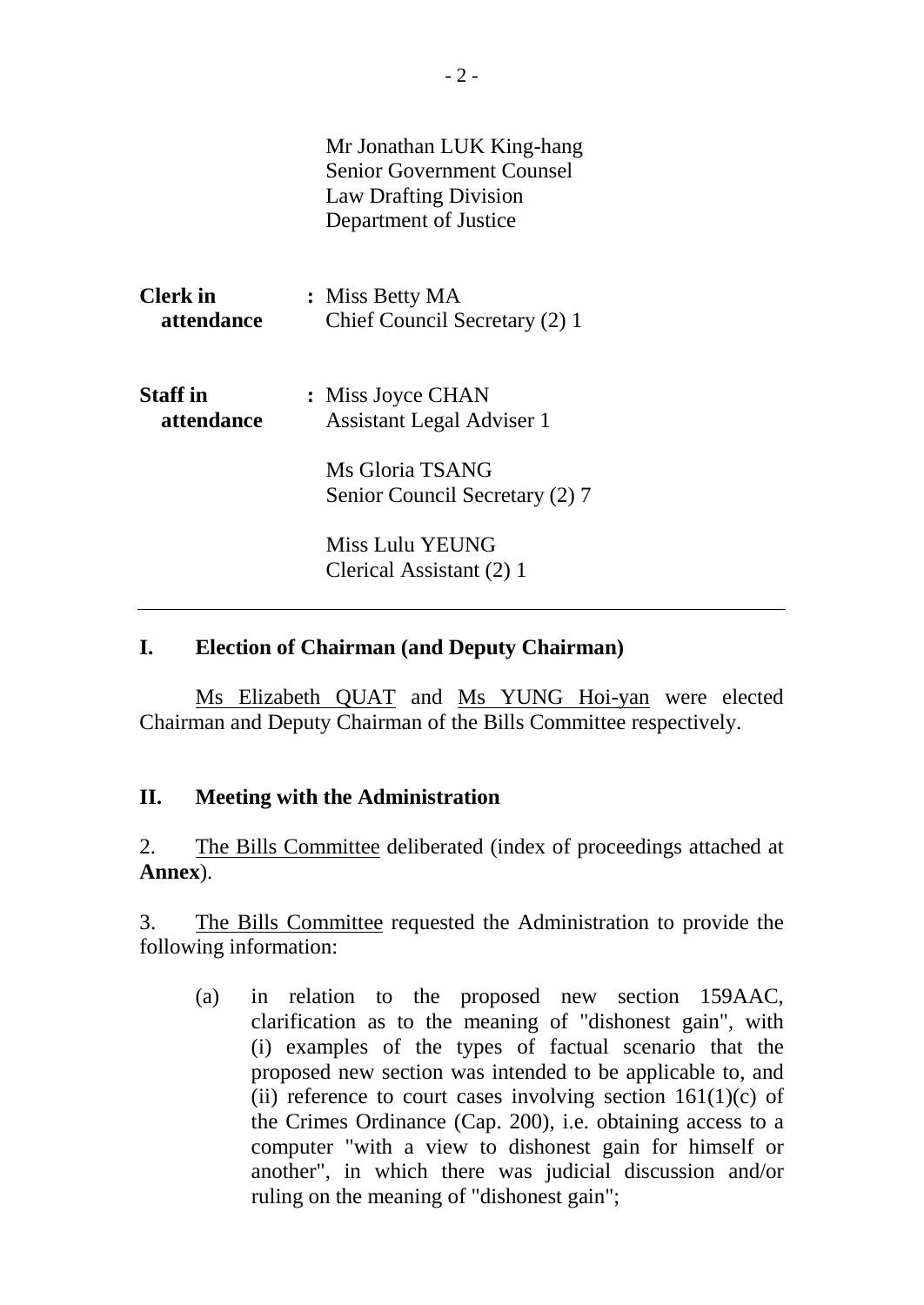- (b) in relation to the proposed new section 159AAE(2), which sought to provide that a person would commit an offence if the person made a threat to publish an intimate image of an individual, whether it would be necessary for prosecution to prove the existence of an intimate image of the subject individual; and
- (c) in relation to the proposed new section 159AAD, clarification as to the meaning of "reckless", with examples of the types of factual scenario that the proposed new section was intended to be applicable to, and reference to court cases in which there was judicial discussion and/or ruling on the meaning of "reckless" in other contexts.

## **III. Any other business**

4. Members noted that the Government had launched a three-month public consultation exercise on the introduction of new offences on voyeurism, non-consensual recording of intimate parts or distribution of intimate images in July 2020, and had received a total of about 200 submissions, including submissions from major stakeholders. Members agreed that written views on the Crimes (Amendment) Bill 2021 would be invited by posting a notice on the website of the Legislative Council.

5. Members further agreed that the next meeting would be held on 11 May 2021 at 10:45 am to continue discussion with the Administration.

(*Post-meeting note*: With the concurrence of the Chairman, the meeting was rescheduled for 10 May 2021 at 10:45 am. Relevant circular was issued to members vide LC Paper No. CB(2)1018/20-21 on 22 April 2021. )

6. There being no other business, the meeting ended at 10:35 am.

Council Business Division 2 Legislative Council Secretariat 31 May 2021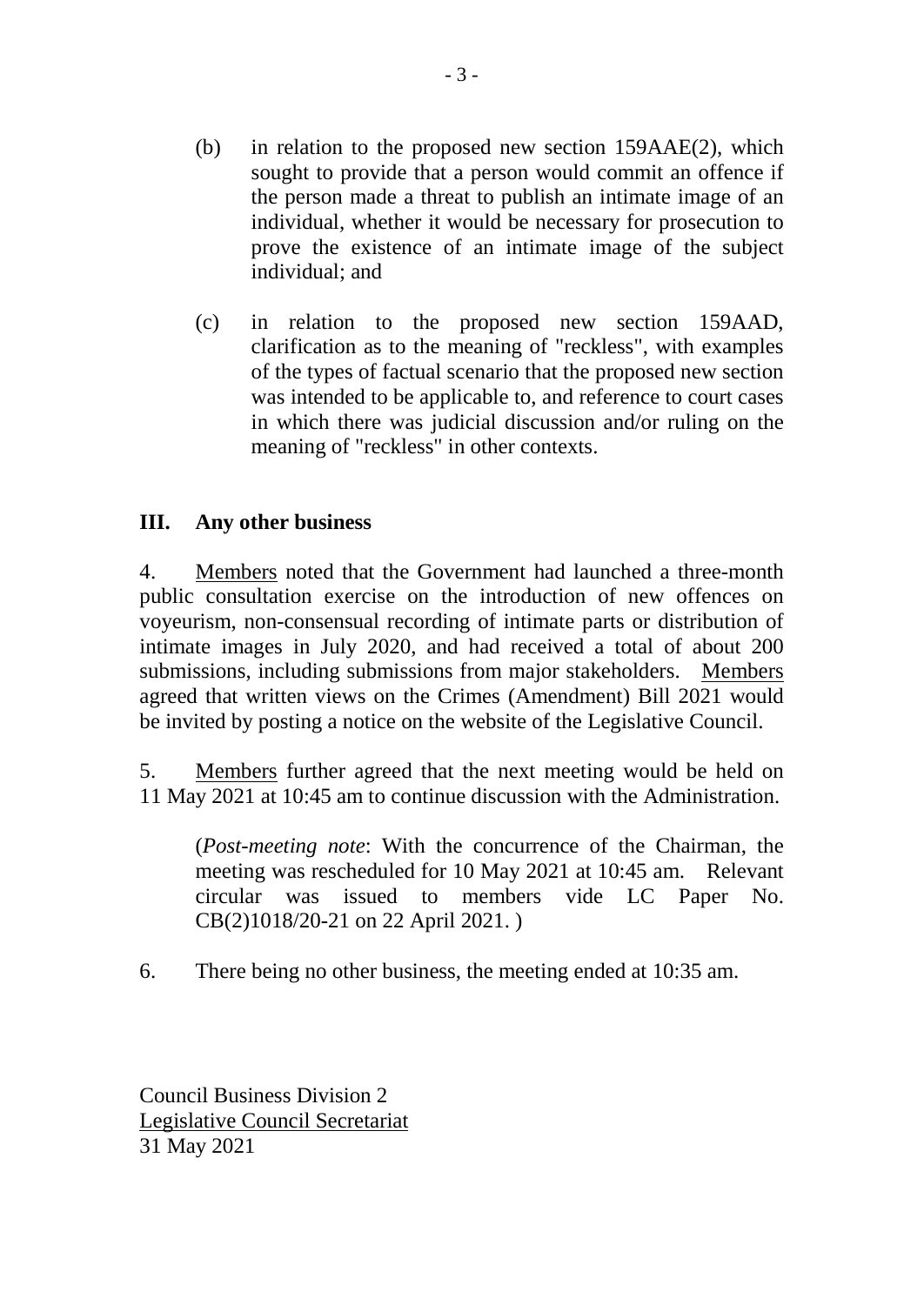# **Proceedings of first meeting of the Bills Committee on Crimes (Amendment) Bill 2021 held on Monday, 19 April 2021, at 9:00 am in Conference Room 3 of the Legislative Council Complex**

| <b>Time</b>          | <b>Speaker</b>                                                    | Subject(s) / Discussion                                                                                                                                                                                                                                                                                                                                                                                                                                                                                                                                                                                                                                                                                                                                                                                                                                                                                                                                                                                                                                                                                                           | <b>Action</b>   |
|----------------------|-------------------------------------------------------------------|-----------------------------------------------------------------------------------------------------------------------------------------------------------------------------------------------------------------------------------------------------------------------------------------------------------------------------------------------------------------------------------------------------------------------------------------------------------------------------------------------------------------------------------------------------------------------------------------------------------------------------------------------------------------------------------------------------------------------------------------------------------------------------------------------------------------------------------------------------------------------------------------------------------------------------------------------------------------------------------------------------------------------------------------------------------------------------------------------------------------------------------|-----------------|
| marker               |                                                                   |                                                                                                                                                                                                                                                                                                                                                                                                                                                                                                                                                                                                                                                                                                                                                                                                                                                                                                                                                                                                                                                                                                                                   | <b>Required</b> |
| $000451 -$<br>000651 | Ms Elizabeth QUAT<br>Ms YUNG Hoi-yan<br>Mr Vincent CHENG          | <b>Election of Chairman</b>                                                                                                                                                                                                                                                                                                                                                                                                                                                                                                                                                                                                                                                                                                                                                                                                                                                                                                                                                                                                                                                                                                       |                 |
| $000652 -$<br>000737 | Chairman<br>Mr SHIU Ka-fai<br>Mr Vincent CHENG<br>Ms YUNG Hoi-yan | <b>Election of Deputy Chairman</b>                                                                                                                                                                                                                                                                                                                                                                                                                                                                                                                                                                                                                                                                                                                                                                                                                                                                                                                                                                                                                                                                                                |                 |
| $000738 -$<br>000903 | Chairman                                                          | Opening remarks                                                                                                                                                                                                                                                                                                                                                                                                                                                                                                                                                                                                                                                                                                                                                                                                                                                                                                                                                                                                                                                                                                                   |                 |
| $000904 -$<br>001838 | Chairman<br>Admin                                                 | Briefing by the Administration on the<br>Crimes<br>(Amendment) Bill 2021 ("the Bill")                                                                                                                                                                                                                                                                                                                                                                                                                                                                                                                                                                                                                                                                                                                                                                                                                                                                                                                                                                                                                                             |                 |
| $001839 -$<br>005556 | Chairman<br>Deputy Chairman<br>Admin<br>Mr SHIU Ka-fai            | The Deputy Chairman was glad to note that the<br>Administration had taken into account members'<br>views in finalizing the Bill.<br>She expressed support<br>for the Bill and sought details regarding:<br>(a) the meanings of "sexual purpose" and "dishonest"<br>under<br>the<br>proposed<br>gain"<br>new<br>section<br>$159AAC(1)(b)$ about non-consensual recording of<br>intimate parts;<br>(b) the acts covered by "threatened publication of<br>intimate images without consent" in relation to<br>the proposed new section 159AAE; and<br>(c) examples of statutory defence under the Bill.<br>Given that the motives of non-consensual recording<br>of intimate parts varied, the Chairman was concerned<br>about the necessity of stipulating "the purpose of<br>obtaining dishonest gain" under the proposed new<br>section $159AAC(1)(b)$ , instead of "irrespective of the<br>purpose" in the consultation paper.<br>The Administration responded that:<br>(a) reference had been made to similar legislation in<br>Canada when finalizing the legislative proposals.<br>Under the proposed new section $159AA(1)$ , |                 |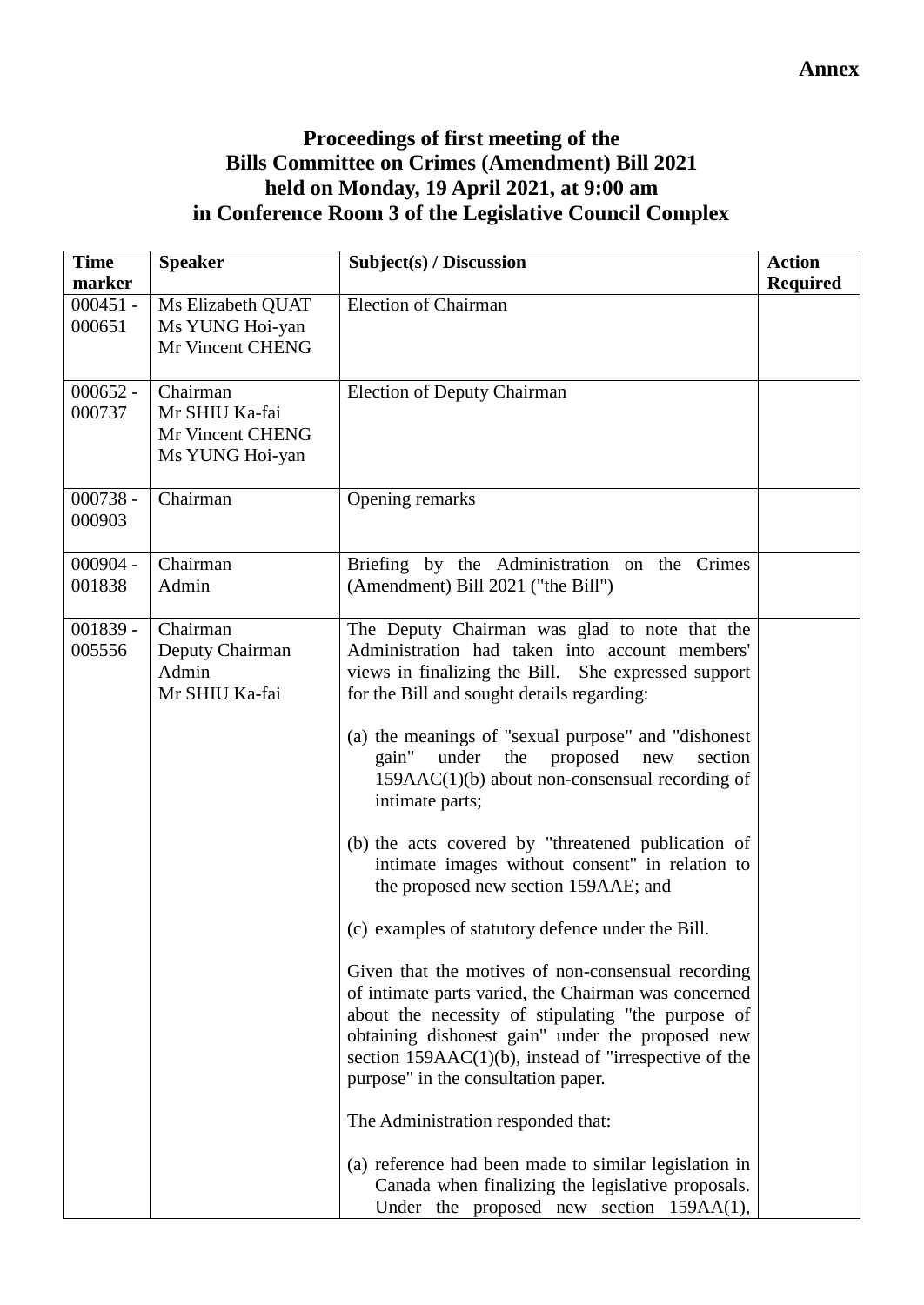| <b>Time</b><br>marker | <b>Speaker</b> | Subject(s) / Discussion                                                                                                                                                                                                                                                                                                                                                                                                                                                                                                                                                                                                                                                                                                                                                                                                                                                                                                                                                     | <b>Action</b><br><b>Required</b> |
|-----------------------|----------------|-----------------------------------------------------------------------------------------------------------------------------------------------------------------------------------------------------------------------------------------------------------------------------------------------------------------------------------------------------------------------------------------------------------------------------------------------------------------------------------------------------------------------------------------------------------------------------------------------------------------------------------------------------------------------------------------------------------------------------------------------------------------------------------------------------------------------------------------------------------------------------------------------------------------------------------------------------------------------------|----------------------------------|
|                       |                | "sexual purpose" included "the stimulation or<br>satisfaction of the sexual desire of the person or<br>any other person";                                                                                                                                                                                                                                                                                                                                                                                                                                                                                                                                                                                                                                                                                                                                                                                                                                                   |                                  |
|                       |                | (b) the meaning of "gain" was stipulated in the<br>proposed new section $159AAC(3)$ . As regards<br>"dishonest", the courts had applied the two-stage<br>test on "dishonesty" laid down in the case of<br>$R \text{ v}$ Ghosh [1982] QB 1053, under which it must<br>be considered: (i) whether the defendant's conduct<br>was dishonest by the lay objective standards of<br>reasonable and honest people; and (ii) whether the<br>defendant himself realized that ordinary honest<br>people would regard his behaviour as dishonest;                                                                                                                                                                                                                                                                                                                                                                                                                                      |                                  |
|                       |                | (c) in court cases concerning section $161(1)(c)$ of the<br>Crimes Ordinance (Cap. 200), i.e. obtaining<br>access to a computer "with a view to dishonest<br>gain for himself or another", the Court of<br>First Instance had held that "gain" included<br>obtaining information which the defendant did<br>not have prior to the access to a computer.<br>According to the Administration, the proposed<br>new section $159AAC(1)(b)(ii)$ was formulated<br>with reference to the existing section $161(1)(c)$ of<br>Cap. 200 (previously applied in prosecutions<br>against upskirt photography before the Court of<br>Final Appeal's decision in Secretary for Justice v<br>Cheng Ka Yee & Others [2019] HKCFA 9), and<br>"a gain by keeping what one has" and "a gain by<br>getting what one has not" under the proposed new<br>section 159AAC(3) broadly meant obtaining<br>intimate images which the defendant did not have<br>prior to non-consensual recording; and |                                  |
|                       |                | (d) having regard to the views collected during the<br>public consultation exercise, the original proposal<br>of non-consensual recording of intimate parts<br>"irrespective of the purpose" was replaced by<br>"for the purpose of obtaining dishonest gain",<br>with a view to refining the scope of the offence<br>and to minimizing the chance of inadvertent<br>contravention.                                                                                                                                                                                                                                                                                                                                                                                                                                                                                                                                                                                         |                                  |
|                       |                | <b>SHIU</b><br>Ka-fai<br>Mr<br>was<br>concerned<br>about<br>the<br>circumstances under which one might inadvertently<br>breach the law, such as inadvertent recording of male<br>The Deputy Chairman asked whether<br>breasts.<br>non-consensual live streaming of intimate parts                                                                                                                                                                                                                                                                                                                                                                                                                                                                                                                                                                                                                                                                                           |                                  |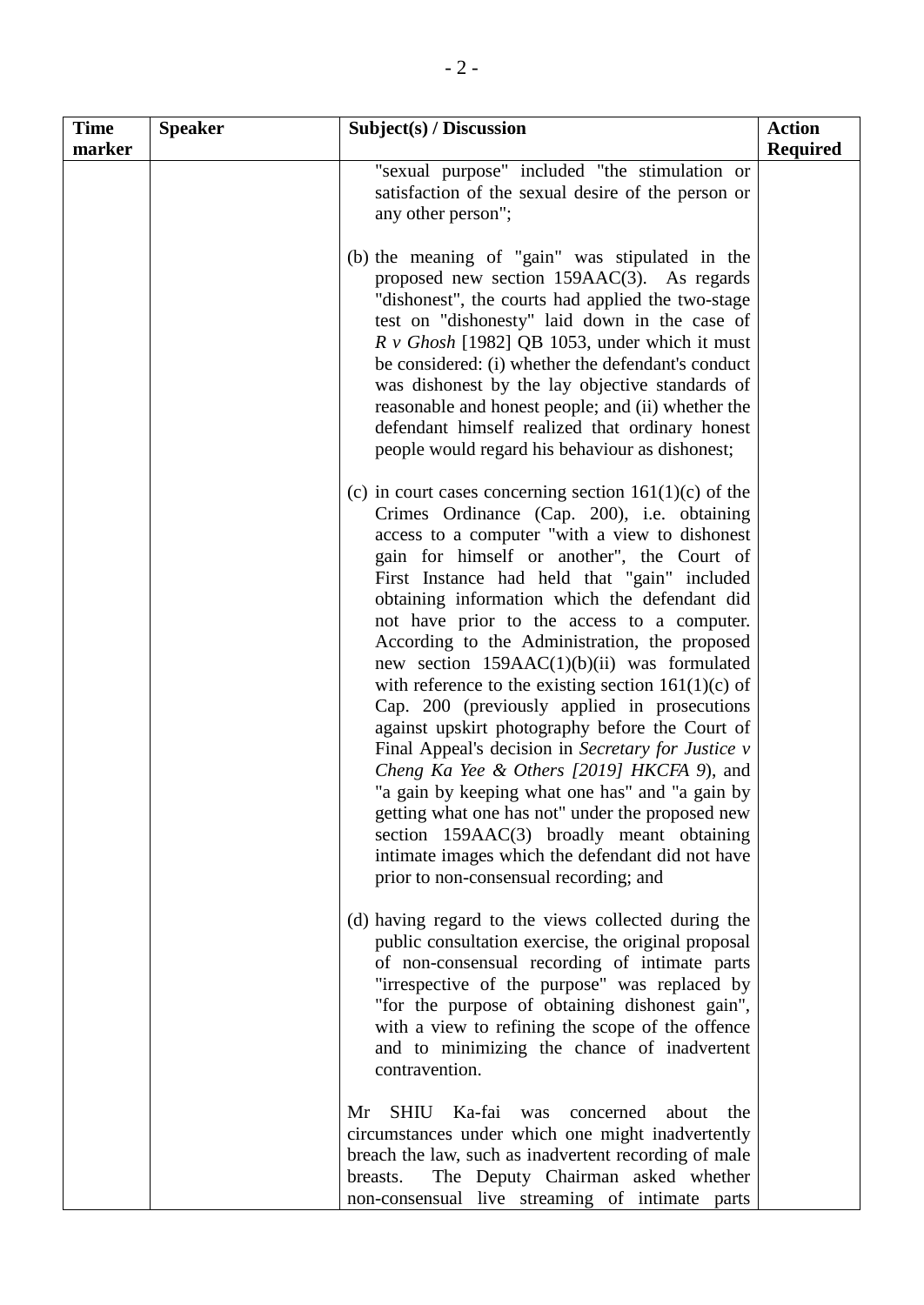| <b>Time</b><br>marker | <b>Speaker</b> | Subject(s) / Discussion                                                                                                                                                                                                                                                                                                                                                                                                                                                                                                                                                                                                                                                                                                                                                                                                                                                                                                                                                                                                                                                                                                                  | <b>Action</b><br><b>Required</b> |
|-----------------------|----------------|------------------------------------------------------------------------------------------------------------------------------------------------------------------------------------------------------------------------------------------------------------------------------------------------------------------------------------------------------------------------------------------------------------------------------------------------------------------------------------------------------------------------------------------------------------------------------------------------------------------------------------------------------------------------------------------------------------------------------------------------------------------------------------------------------------------------------------------------------------------------------------------------------------------------------------------------------------------------------------------------------------------------------------------------------------------------------------------------------------------------------------------|----------------------------------|
|                       |                | would contravene the offence of "non-consensual<br>recording of intimate parts".                                                                                                                                                                                                                                                                                                                                                                                                                                                                                                                                                                                                                                                                                                                                                                                                                                                                                                                                                                                                                                                         |                                  |
|                       |                | The Administration pointed out that pursuant to the<br>proposed new section 159AAC, one of the elements<br>of the proposed offence of "non-consensual recording<br>of intimate parts" was that an intimate part of<br>an individual was recorded, in circumstances in<br>which the intimate part would not otherwise be<br>visible. In other words, if a man exposed his breasts<br>in circumstances where such body parts would be<br>visible to others, the person recording would not<br>contravene the offence of "non-consensual recording<br>of intimate parts". The Administration further said<br>that pursuant to the proposed new section $159AA(4)$<br>and 159AA(5), live streaming should be regarded as<br>"publication", and non-consensual live streaming of<br>intimate parts could potentially be caught by the<br>offence of section 159AAE(1) "publication of<br>intimate images without consent". Having said that,<br>the Administration added that whether certain act<br>would contravene a specific offence depended on<br>whether all the elements of the offence were present<br>and could not be generalized. |                                  |
|                       |                | The Deputy Chairman asked whether consideration<br>would be given to including "malicious intent" as an<br>element of the proposed offence of "non-consensual<br>recording of intimate parts".                                                                                                                                                                                                                                                                                                                                                                                                                                                                                                                                                                                                                                                                                                                                                                                                                                                                                                                                           |                                  |
|                       |                | The Administration explained that the proposed<br>offence of "non-consensual recording of intimate<br>parts" mainly sought to address non-consensual<br>recording in public places, unlike the proposed<br>offence of voyeurism, under which the person<br>observing or doing the recording must act<br>"surreptitiously" and the recording had to be done in<br>circumstances that gave rise to "a reasonable<br>expectation of privacy". For offences committed in<br>public places, the scope had to be more exact in order<br>avoid inadvertent contravention<br>and<br>to<br>false<br>accusations. Hence, it was proposed that the offence<br>would include the element of whether the act was<br>done for a sexual purpose, or for the purpose of<br>obtaining dishonest gain. "Malicious intent" might<br>not be appropriate as it failed to cover non-consensual<br>photography of intimate parts in the context of<br>a "prank" (i.e. practical joke).                                                                                                                                                                          |                                  |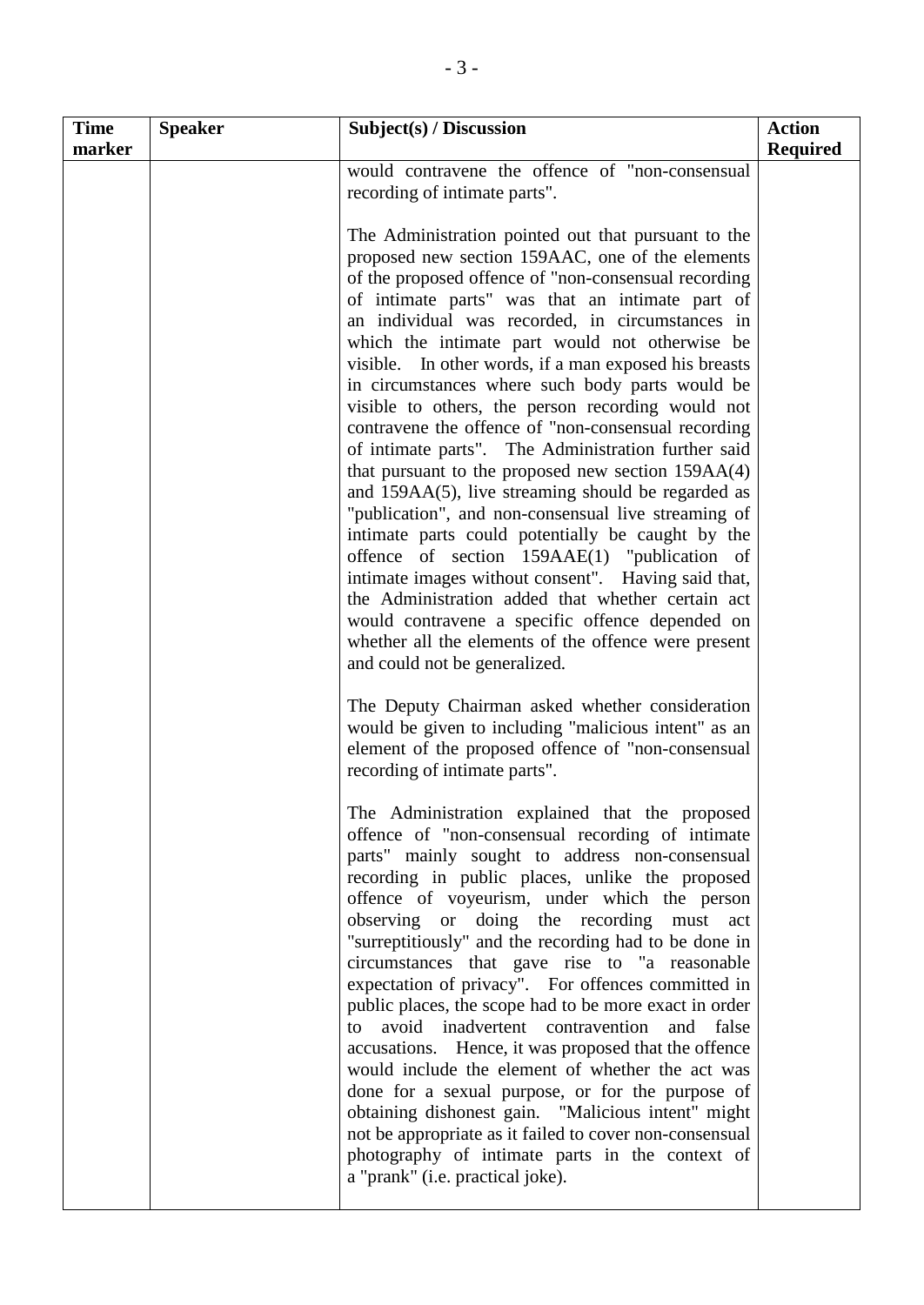| <b>Time</b><br>marker | <b>Speaker</b>                              | Subject(s) / Discussion                                                                                                                                                                                                                                                                                                                                                                                                                                                                                                                                                                                                                                                                                                                                                                                                                                                                                                                                                                                                                                                                                                                                                                                                                                                                                                                                        | <b>Action</b><br><b>Required</b> |
|-----------------------|---------------------------------------------|----------------------------------------------------------------------------------------------------------------------------------------------------------------------------------------------------------------------------------------------------------------------------------------------------------------------------------------------------------------------------------------------------------------------------------------------------------------------------------------------------------------------------------------------------------------------------------------------------------------------------------------------------------------------------------------------------------------------------------------------------------------------------------------------------------------------------------------------------------------------------------------------------------------------------------------------------------------------------------------------------------------------------------------------------------------------------------------------------------------------------------------------------------------------------------------------------------------------------------------------------------------------------------------------------------------------------------------------------------------|----------------------------------|
|                       |                                             | The Administration was requested to provide<br>clarification as to the meaning of "dishonest gain"<br>under the proposed new section $159AAC(1)(b)(ii)$<br>with (a) examples of the types of factual scenario that<br>the proposed new section was intended to be<br>applicable to, and (b) reference to court cases<br>involving section $161(1)(c)$ of Cap. 200, in which<br>there was judicial discussion and/or ruling on the<br>meaning of "dishonest gain".                                                                                                                                                                                                                                                                                                                                                                                                                                                                                                                                                                                                                                                                                                                                                                                                                                                                                              | <b>Admin</b>                     |
| $005557 -$<br>011459  | Chairman<br>Admin<br>Deputy Chairman        | The Chairman and the Deputy Chairman sought<br>details regarding the acts covered by, and the<br>evidence required for prosecuting the proposed<br>offence of "threatened publication of intimate<br>images without consent" under the proposed new<br>The Deputy Chairman asked<br>section 159AAE.<br>whether it would be necessary for the prosecution to<br>prove the existence of an intimate image of the<br>subject individual in relation to the proposed new<br>section 159AAE(2).<br>The Administration said that any forms of threat,<br>including words, texts, speech, etc, were covered<br>under the proposed new section 159AAE. During<br>investigation, the Police would take into account a<br>number of factors, including circumstantial evidence<br>and witness statements, to assess whether an act<br>would contravene the proposed offence. Pursuant to<br>the proposed new section 159AAE(4), whether the<br>person was capable of publishing the intimate<br>image was immaterial. The Administration also<br>highlighted that under the proposed sub-section 2(b),<br>the person's intention to cause humiliation, alarm or<br>distress to the subject individual when making the<br>threat (instead of whether the subject individual was<br>really being humiliated, alarmed or distressed) would<br>be an element of the offence. |                                  |
|                       |                                             | The<br>Administration was requested to provide<br>a written response regarding whether it would be<br>necessary for prosecution to prove the existence of an<br>intimate image of the subject individual in relation to<br>the proposed new section 159AAE(2).                                                                                                                                                                                                                                                                                                                                                                                                                                                                                                                                                                                                                                                                                                                                                                                                                                                                                                                                                                                                                                                                                                 | <b>Admin</b>                     |
| $011500 -$<br>013739  | Chairman<br>Mr SHIU Ka-fai<br>Admin<br>ALA1 | Mr SHIU Ka-fai sought clarification as to whether<br>possession and forwarding of intimate images would<br>contravene any of the proposed offences.<br>The Administration said that mere possession of<br>an intimate image would not contravene the proposed                                                                                                                                                                                                                                                                                                                                                                                                                                                                                                                                                                                                                                                                                                                                                                                                                                                                                                                                                                                                                                                                                                  |                                  |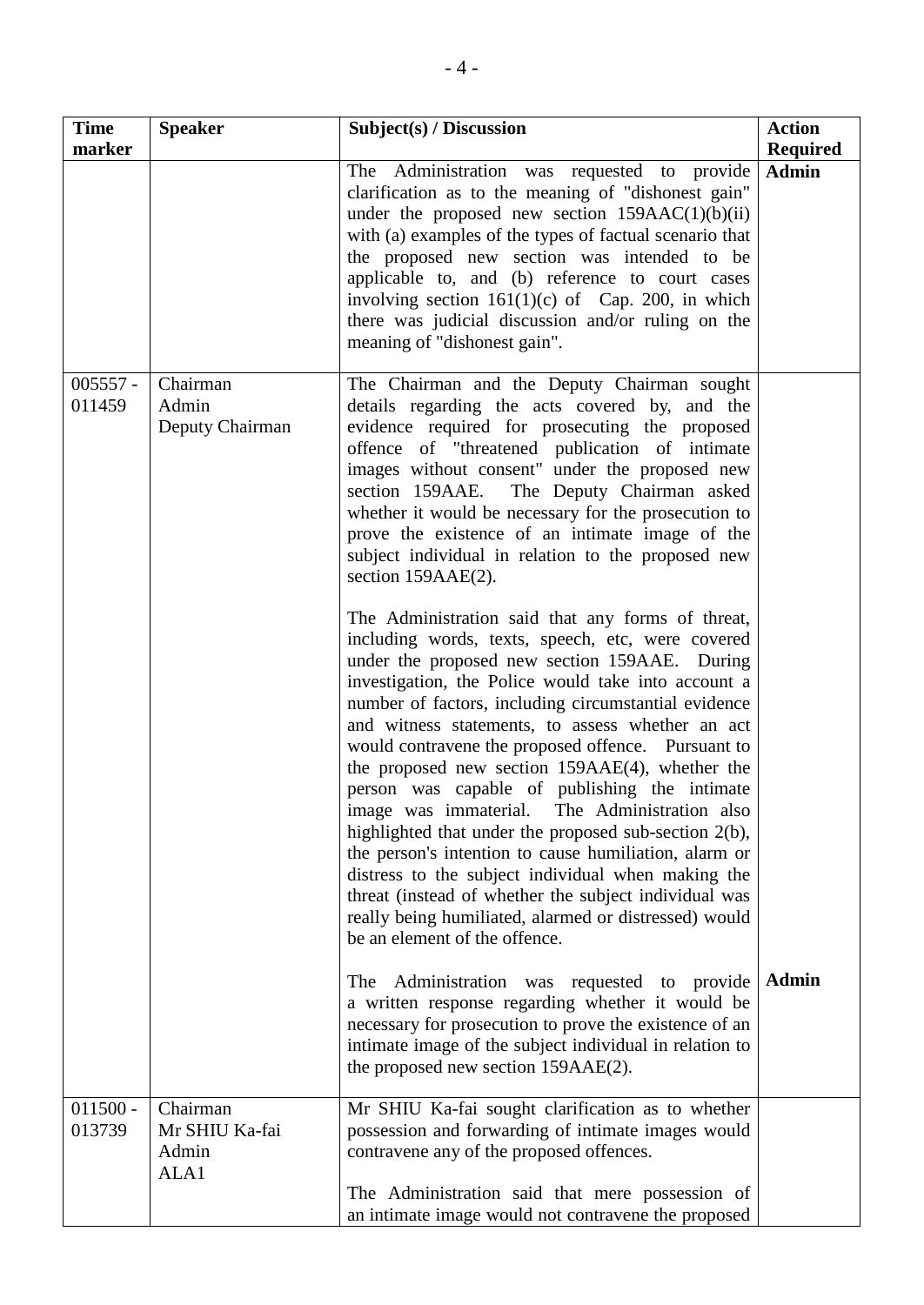| <b>Time</b> | <b>Speaker</b> | Subject(s) / Discussion                                                                                                                                                                                                                                                                                                                                                                                                                                                                                                                                                                                                                                                                                                                                                                                                                                                                                                             | <b>Action</b>   |
|-------------|----------------|-------------------------------------------------------------------------------------------------------------------------------------------------------------------------------------------------------------------------------------------------------------------------------------------------------------------------------------------------------------------------------------------------------------------------------------------------------------------------------------------------------------------------------------------------------------------------------------------------------------------------------------------------------------------------------------------------------------------------------------------------------------------------------------------------------------------------------------------------------------------------------------------------------------------------------------|-----------------|
| marker      |                | legislation. In terms of publication of intimate<br>images, whether an act would contravene the<br>proposed new sections 159AAD and 159AAE<br>depended on the actual circumstances and could not<br>be generalized. Having said that, the Administration<br>highlighted that the proposed offence of "publication"<br>of intimate images without consent" under the<br>proposed new section 159AAE included the mental<br>element (i.e. intent/ <i>mens rea</i> ) that the publisher<br>intended, knew or was reckless as to whether the<br>publication would or was likely to cause humiliation,<br>alarm or distress to the subject individual.<br>The<br>prosecution threshold was set high to minimize<br>chances of inadvertent contravention.<br>In other<br>words, mere forwarding or sharing of intimate images<br>in the absence of the requisite <i>mens rea</i> would not<br>contravene the proposed new section 159AAE. | <b>Required</b> |
|             |                | Assistant Legal Adviser 1 sought clarification as to<br>the meaning of "reckless" under the proposed new<br>section 159AAD $(1)(d)(i)$ , and in that connection, the<br>meaning of "disregard" under the proposed new<br>section 159AAH. Clarification was also sought from<br>the Administration regarding the factual scenario<br>posed by Mr SHIU, whether the mere dissemination<br>of intimate images in such circumstances would be<br>caught by the proposed new sections 159AAD or<br>159AAE.                                                                                                                                                                                                                                                                                                                                                                                                                               |                 |
|             |                | In response, the Administration highlighted that the<br>proposed new section 159AAD was intended to<br>prevent the publication of images originating from<br>the commission of offence under the proposed<br>new section $159AAB(1)$ or $159AAC(1)$ .<br>The<br>Administration also referred to the test for<br>recklessness laid down in the case of Sin Kam Wah v<br><b>HKSAR (2005) 8 HKCFAR 192.</b>                                                                                                                                                                                                                                                                                                                                                                                                                                                                                                                            |                 |
|             |                | The Administration would provide supplementary<br>information regarding the meaning of "reckless" with<br>examples of the types of factual scenario that the<br>proposed new section 159AAD was intended to be<br>applicable to, and reference to court cases in which<br>there was judicial discussion and/or ruling on the<br>meaning of "reckless" in other contexts.                                                                                                                                                                                                                                                                                                                                                                                                                                                                                                                                                            | Admin           |